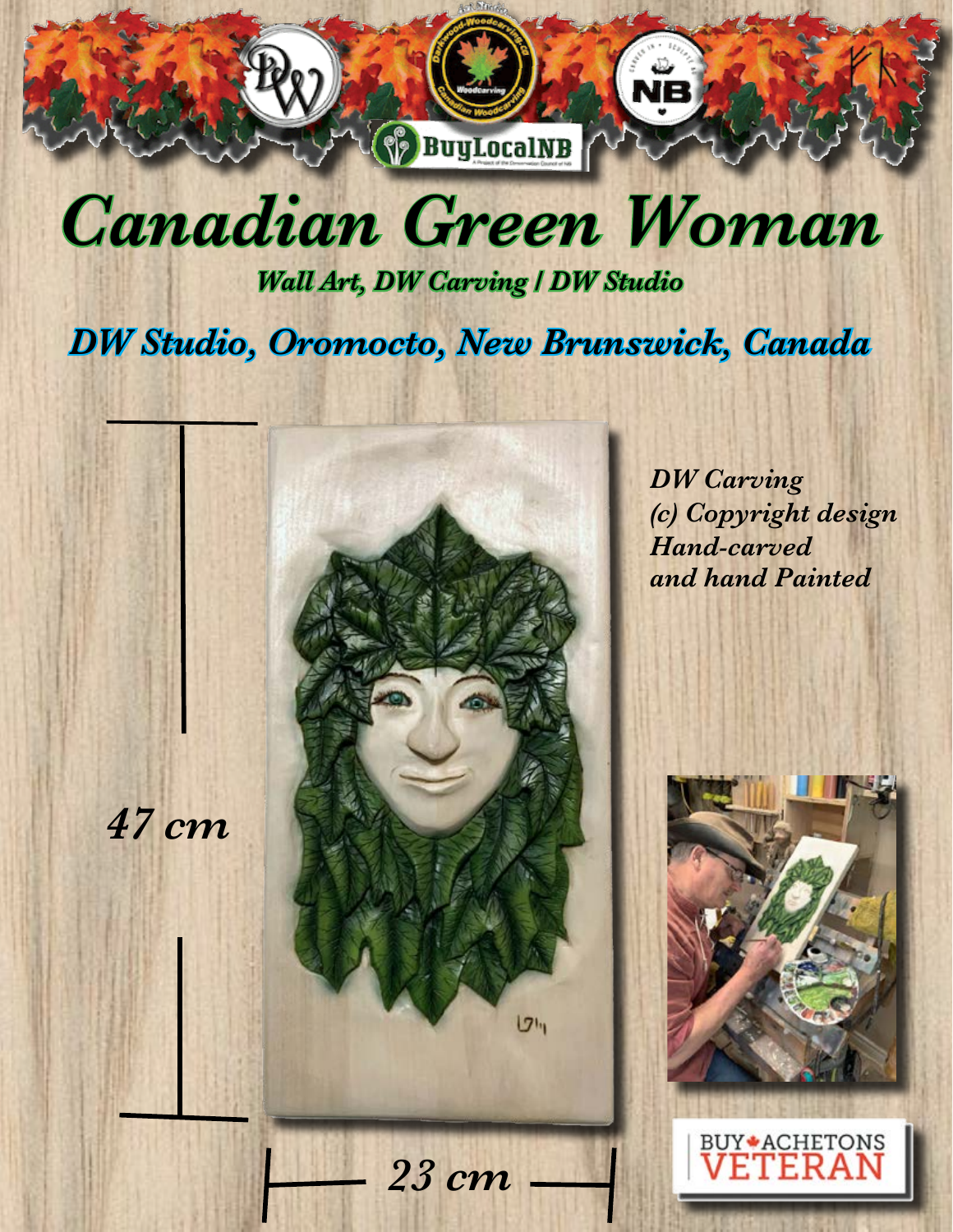

## *Canadian Green Woman*

*Artist: Gary A Crosby MMM CD CWO (Ret'd) Description: The Canadian Green Woman is a pure sign of the upcoming growing season and the start of spring. She is the celebration of everything, nature and a new beginning. In these trying times of Climate Change, we should be focusing on nature and technology to defeat this monster we have created that is destroying our homes. The Canadian Green Woman is a symbol of everything good in nature.* 

> *Specifications: Length: 47 cm Width: 23 cm Thickness: 2.29 cm Weight: .5 kg Wood Type: Hardwood*



**BUY + ACHETONS**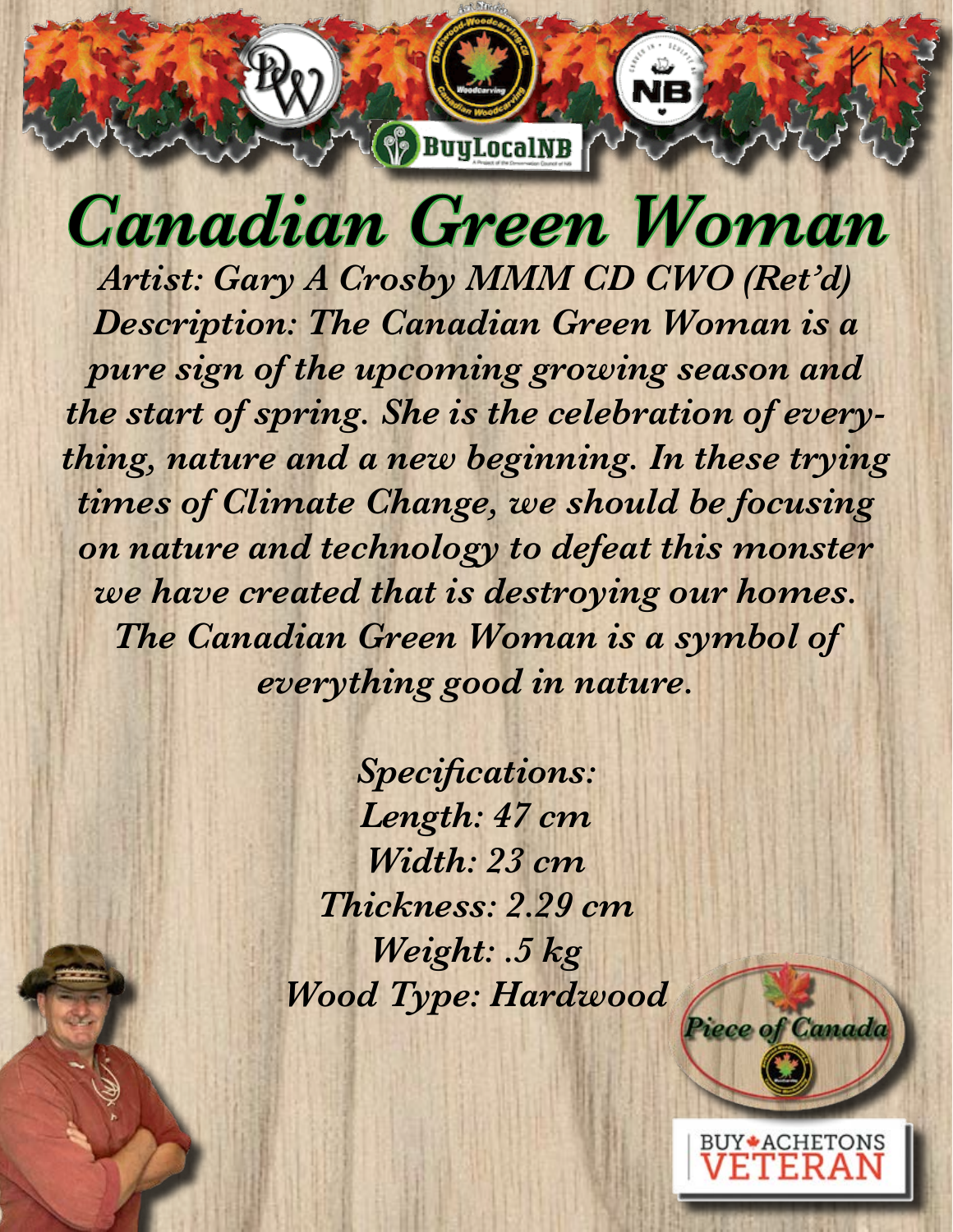*- Designed by Gary A Crosby MMM CD CWO (Ret-d) (c) copyright Dec 2021.* 

*- Hand-carved using traditional tools.*

*- Hand-painted in our Oromocto, NB studio. - Made from NB Hardwood - Designed as wall art. -Comes with a certificate of Authenticity.* 





**BuyLocalNB** 

*Right Side*